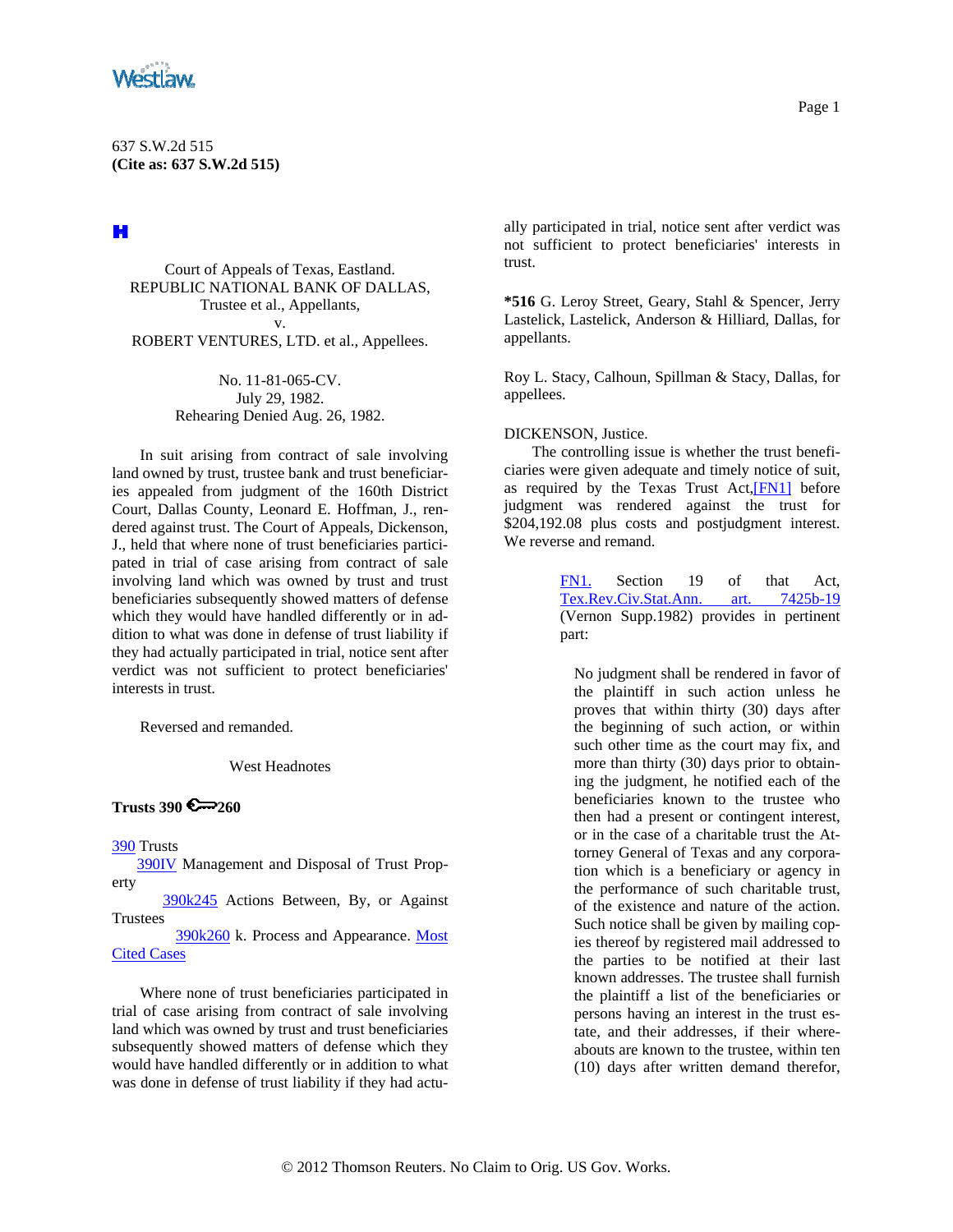<span id="page-1-0"></span>and notification of the persons on such list shall constitute compliance with the duty placed on the plaintiff by this section.

Any beneficiary, or in the case of charitable trusts the Attorney General of Texas, and any corporation which is a beneficiary or agency in the performance of such charitable trust, may intervene in such action and contest the right of the plaintiff to recover. If any beneficiary is a minor or has been adjudged incompetent, the court shall appoint a guardian ad litem, whose duty it shall be to defend such action.

The suit arose from a contract of sale involving 15.63 acres of land which were owned by the trust. The first contract of sale, dated November 1, 1977, was signed by Republic National Bank of Dallas, Trustee for W. Terry Rhodes Trust, as Seller, and by Robert Ventures, Ltd., as Purchaser. That contract was subsequently replaced by two contracts of sale, dated November 16, 1977, which together covered the same land and named the same parties as purchaser and seller. Various letter agreements were executed in connection with the transaction. One of them granted "an option to extend the closing for an additional one hundred eighty (180) days provided that purchaser pay to seller the sum of \$5,000.00...." That sum was paid to the escrow agent, and it is disputed as to whether the trustee bank knew of that payment and agreed to that modification of the terms. During that 180 day period, the trustee bank's lawyer wrote two letters to seller. The letter of May 26, 1978, stated the \$5,000.00 option payment had not been made and that: "Accordingly, it appears that the contract has expired by its own terms." The letter of July 6, 1978, referred to the earlier letter and then declared: "Accordingly, you are **\*517** advised that the Seller under the contracts referenced above considers all contractual relationships between it and Robert Ventures, Ltd. terminated, cancelled and without further legal effect." The land was then sold to Loewi Realty Corporation. This suit was filed on November 9, 1978. The jury trial began on March 26, 1980, and the verdict was received on April 3. The first judgment was signed on May 23 and vacated on June 2 in an effort to comply with [Article 7425b-19](http://www.westlaw.com/Find/Default.wl?rs=dfa1.0&vr=2.0&DB=1000301&DocName=TXCSART7425B-19&FindType=L), supra. After the co-trustee of the trust [\[FN2\]](#page-1-0) and the beneficiaries [\[FN3\]](#page-1-0) were given notice under Section 19 of the Texas Trust Act, supra, a hearing was held

on October 24, 1980, to give them an opportunity to show cause why judgment should not be rendered on the jury's verdict. The new final judgment was signed on December 8, 1980. The trustee bank appeals. A separate appeal has been filed by the trust beneficiaries. **[FN4]** We reverse and remand.

> [FN2.](#page-1-0) The settlor's widow, Ruth S. Rhodes, is co-trustee. She was not a party to the lawsuit prior to the post verdict proceedings.

> [FN3.](#page-1-0) The income beneficiaries are Ruth S. Rhodes, Terry Jack Rhodes and Robert William Rhodes. The contingent beneficiaries, Justin Bonnet Rhodes, Ryan Paul Rhodes and Lisa Ann Posey Rhodes, are minors. A guardian ad litem was appointed to represent them, and his report to the court was filed on October 24, 1980.

> [FN4.](#page-1-0) This appeal was transferred from the Dallas Court of Appeals to this court on October 1, 1981. See [Tex.Rev.Civ.Stat.Ann.](http://www.westlaw.com/Find/Default.wl?rs=dfa1.0&vr=2.0&DB=1000301&DocName=TXCSART1738&FindType=L)  [art. 1738](http://www.westlaw.com/Find/Default.wl?rs=dfa1.0&vr=2.0&DB=1000301&DocName=TXCSART1738&FindType=L) (Vernon Supp.1982).

The jury's verdict may be summarized as follows:

Issue 1A: The contracts of sale were breached or repudiated by the Republic National Bank of Dallas, Trustee.

Issue 1: The breach resulted from either the letter of May 26, 1978, or the letter of July 6, 1978.

Issue 2: The May 26, 1978, letter constituted the breach of contract.

Issue 3: The bank waived the right to require the \$5,000 option money be paid directly to the bank rather than the title company.

Issue 4: The bank is estopped from maintaining that the \$5,000 option money was not properly paid to the correct party.

Issue 5: No such issue.

Issue 6: We do not find in relation to the contracts (which replaced the original contract) the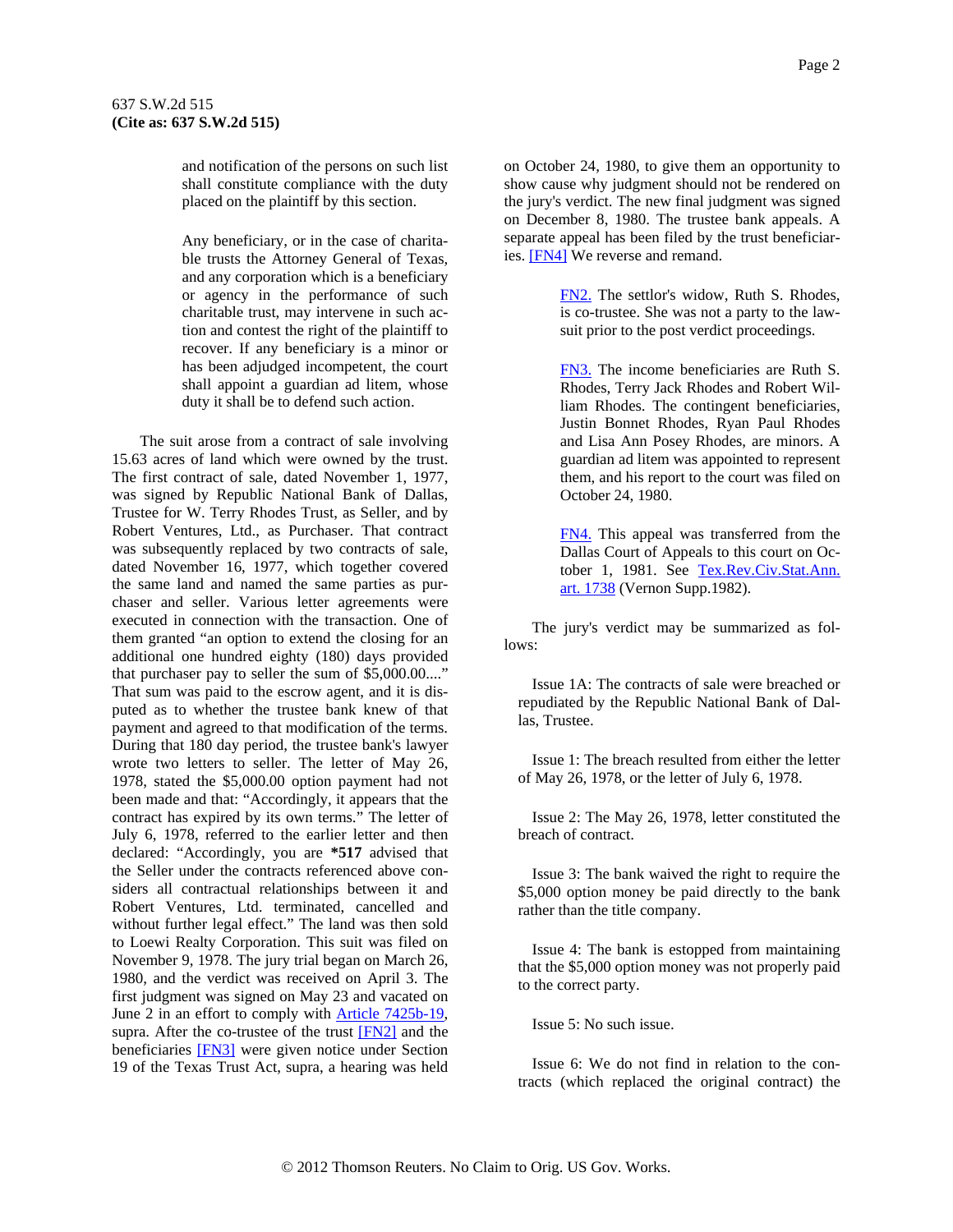parties intended that neither would be giving up the right to sue the other for damages.

Issue 7: The bank waived the contractual provision limiting the right of Robert Ventures, Ltd. to sue for damages.

Issue 8: The bank is estopped from asserting the contractual provisions limiting the right of Robert Ventures, Ltd. to sue for damages under the contract.

Issue 9: The parties intended for the hold harmless agreement to apply only to claims made by third parties.

Issue 10: There was a valid contract on May 26, 1978, for the purchase of the property.

Issue 11: We do not find that Loewi Realty Corporation interferred with that contract.

Issues 12 and 13: No answers required.

Issue 14: There was a valid contract on July 6, 1978, for the purchase of the property.

Issue 15: We do not find that Loewi Realty Corporation interferred with that contract.

Issues 16 and 17: No answers required.

Issue 18: We do not find that Robert Ventures, Ltd. waived its right to bring a suit for damages against the bank as trustee.

Issue 19: We do not find that Robert Ventures, Ltd. is estopped from bringing a suit for damages against the bank as trustee.

Issue 20: We do not find that the bank as trustee suffered any loss, costs or expenses as a result of the substitution of the two contracts of sale for the original contract of sale.

Issue 21: The fair market value of the property on May 26, 1978, was \$748,927.08 (\$1.10 per square foot).

**\*518** Issue 22: The fair market value of the property on July 6, 1978, was \$769,352.36 (\$1.13 per square foot).

Issue 23: \$00 would fairly and reasonably compensate the bank as trustee for any loss, costs or expenses resulting from the substitution of the two contracts of sale for the original contract of sale.

The guardian ad litem's report to the court, which was filed during the "show cause" hearing on October 24, 1980, reflects the investigation which was made to protect the rights of the minor beneficiaries and concluded that a new trial was required.

The guardian's report states in pertinent part:

3.

It is uncontradicted that the minor beneficiaries for whom the undersigned is guardian ad litem were not participants at any stage of the case until the appointment of the guardian ad litem after the trial on the merits, and none of the other beneficiaries answered as defendants and actively participated in the trial.

4.

The Rhodes Trust was not a Named Party Defendant. The Trust Indenture names the Republic National Bank and Mrs. Rhodes as co-trustees. Mrs. Rhodes was not a named party defendant and did not participate in the lawsuit at any stage.

5.

Jerry Lastelick, Esq., represented the Republic National Bank, Trustee, in all the transactions between the Republic National Bank and Robert Ventures, Ltd., from the outset. It is undisputed that Mr. Lastelick had direct contact with Mr. Goldner, the only apparent officer of Robert Ventures, Ltd. Mr. Lastelick was the trial counsel for the Republic National Bank, Trustee, Defendant. As such, he could not and did not testify at the trial on the merits.

There appears to be at least one crucial ultimate issue in this case which, apparently, was not adequately developed and presented to the jury for its determination.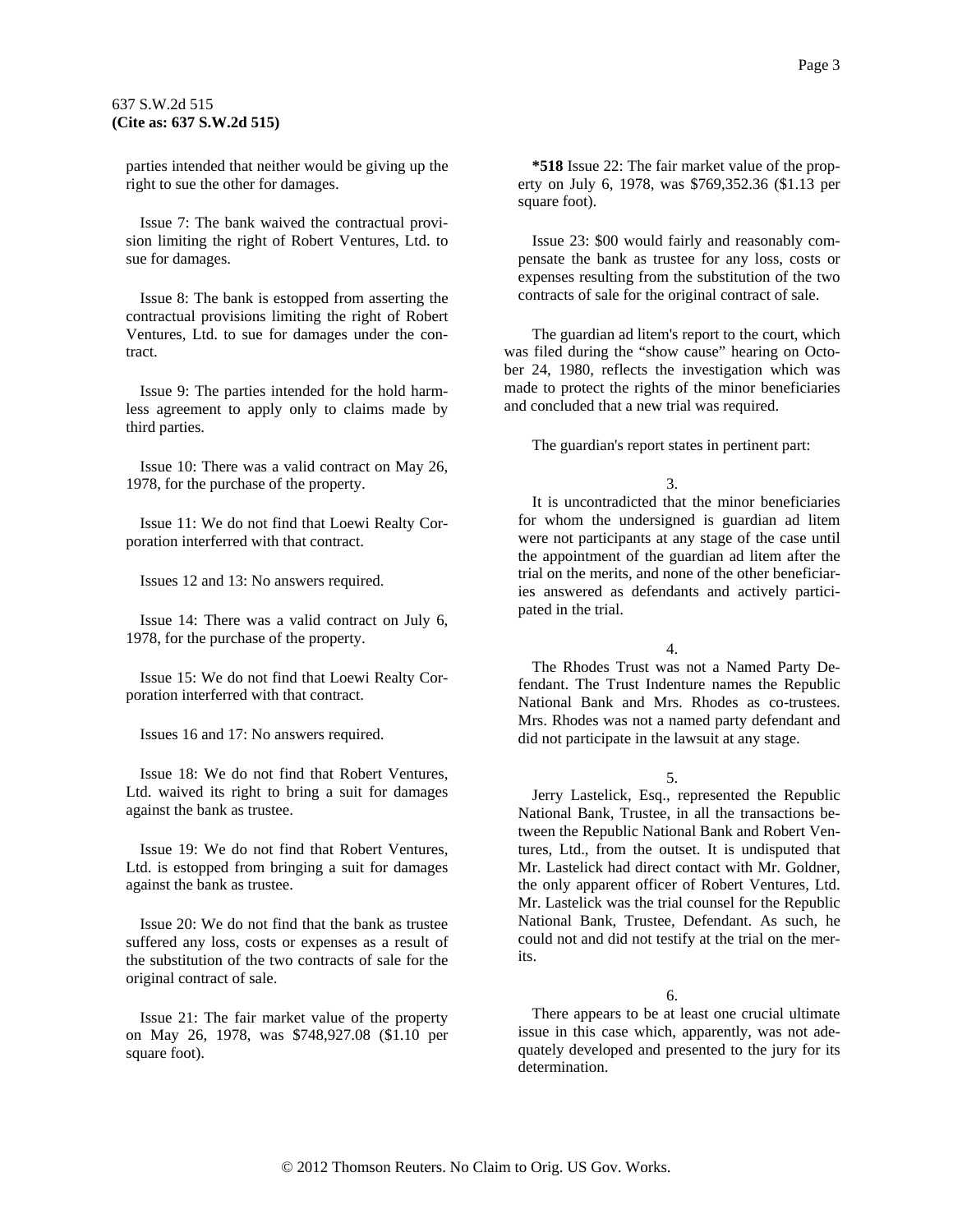Mr. Goldner, on behalf of Robert Ventures, Ltd., had a telephone conversation with Mr. Lastelick, on behalf of Republic National Bank, on or about June 8, 1978.

Mr. Lastelick has stated that had he testified at the time of trial, he would have stated unequivocally that during the conversation, Mr. Goldner represented as a fact that he had his financing and that, as a result, he and Mr. Goldner agreed to have the final closing contemplated by the contract around June 14, 1978; and, since he had heard nothing further from Mr. Goldner prior to July 6, 1978, that he concluded Mr. Goldner had breached the contract, as amended by the June 8, 1979, telephone conversation, and sent Mr. Goldner a letter finally terminating the contract.

Mr. Goldner disputes that the conversation and agreement as described by Mr. Lastelick took place.

Mr. Lastelick did not testify as to these matters at the trial. As the trial attorney for Republic National Bank, he was prohibited from testifying. Thus, no conflicting evidence was presented and the resulting ultimate issue was not submitted to the jury.

#### 7.

The exhibits reveal that the November 16, 1977 contract of sale contemplated a sales price of \$.80 per square foot for approximately 15.63 acres of land; that subsequently, at the instance of Mr. Goldner, the contract was divided into two contracts of sale, one for 9.59 acres of land at a purchase price of \$544,734, or approximately \$1.30 per square foot, and 6.04 acres of abutting land at a purchase price of \$1.00, or less than \$.000004 per square foot.

The exhibits and Mr. Goldner's deposition further reveal that Robert Ventures, **\*519** Ltd. was, in truth and in fact, a promoter without sufficient capital to buy the property, and that it was attempting to arrange for a mortgage to build apartments upon the 9.59 acre tract, obviously using the land at its artificially enhanced value in seeking the mortgage financing and equity investors.

This situation indicates the possibility that Robert Ventures, Ltd. was materially misrepresenting facts to potential lenders and investors, and that, had these facts been discovered, no reputable lender or investor would have done business with this company. If this be the case, it would never have been able to obtain either equity or debt financing. Further, if this be the case, the jury could reasonably have been anticipated to scrutinize more closely and reject the testimony of Mr. Gold-

The depositions and exhibits do not reflect that this matter was not (sic) pursued in discovery or at the trial.

8.

ner on all other material facts.

Mr. Goldner testified in his deposition taken on August 8, 1979, that Robert Ventures, Ltd. is a New York corporation, possessing a permit to do business in the State of Texas. The depositions and exhibits do not reveal that any attempt to verify this matter was made.

I have been advised by an Assistant Secretary of State that a permit to do business in the State of Texas was not issued until July 12, 1978. I have been further advised that it has not made any of the filings required by statutes for either 1979 or 1980, and that it is not in good standing.

This investigation presents two defenses which were not raised by the pleadings, or, apparently, at the trial:

(a) Since this New York corporation did not have a permit to do business at the time it entered into the contract to purchase land in Texas to be used to build apartments which it would then rent, and did not have such a permit at any time until after the contract had been terminated, the contract could well be deemed to be unenforceable;

(b) Since this New York corporation was not in good standing in 1979 and 1980, it should not be allowed to prosecute and obtain judgment against Republic National Bank, Trustee, and a resulting satisfaction of this judgment from the trust, of which there are minor beneficiaries.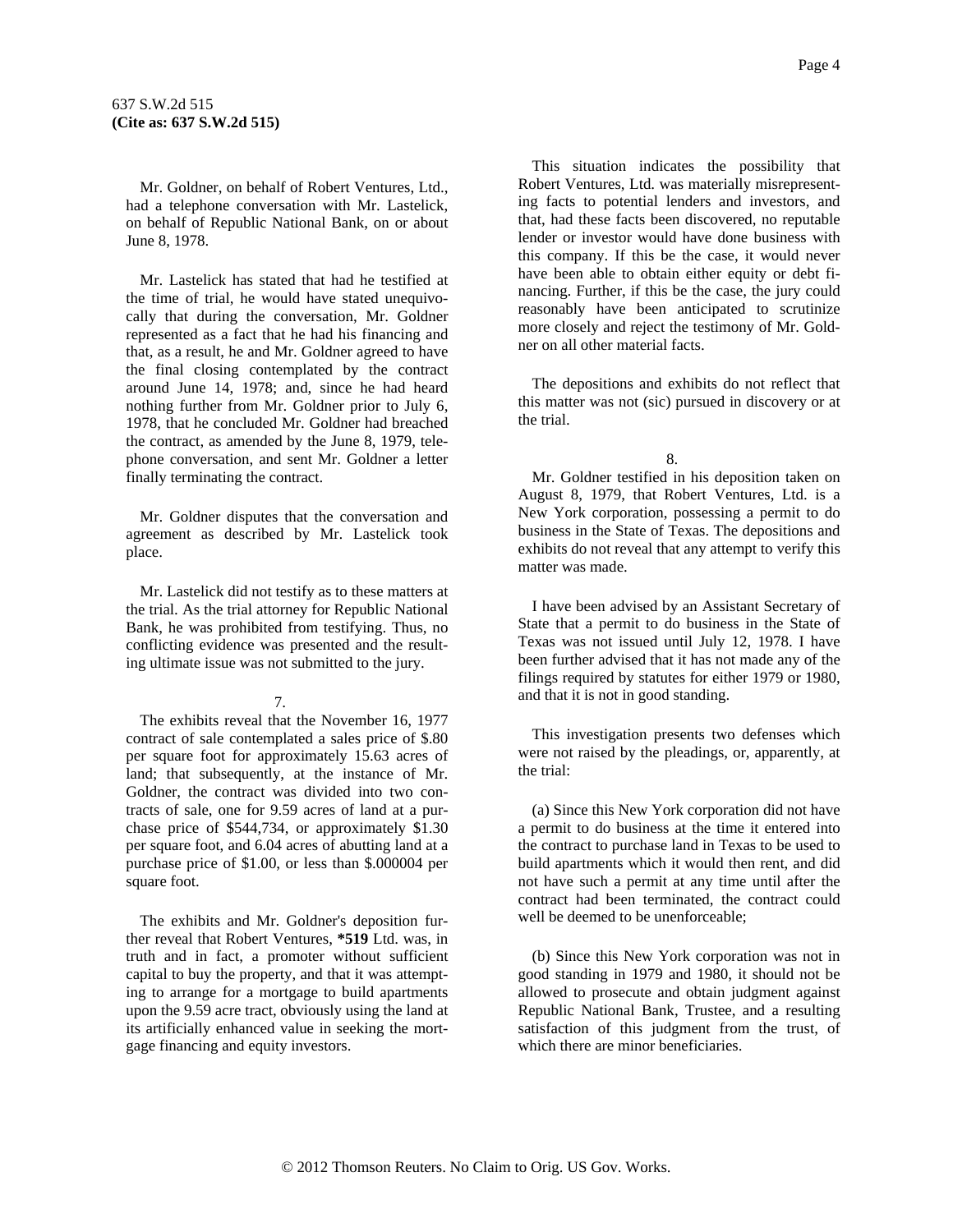### 9.

Your guardian ad litem is advised that the Republic National Bank, Trustee, made no attempt to present to the jury testimony of an independent expert as to the value of the land in question. The exhibits and depositions further indicate that the land in question was sold by the trustee at a date subsequent to May, 1978, for about \$.85 per square foot. The jury found a value of \$1.10 per square foot in May, 1978.

Your guardian ad litem is further advised that there are independent experts who will testify that the value was approximately \$.70-\$.80 per square foot in May, 1978. If this is the case, the jury may well have found a substantially lower market value.

### 10.

Your guardian ad litem would respectfully show the Honorable Court that had he been appointed to represent the minor beneficiaries, the above matters would have been thoroughly explored and developed prior to trial, and presented to the Court and jury through pleadings and evidence; and, further, in the considered opinion of your guardian ad litem, that the failure to develop and present these matters, whether considered separately or cumulatively, adversely affected the interests of the minor beneficiaries.

The beneficiaries have briefed six points of error. Point of error number one controls our disposition of this case, and we need not reach the beneficiaries' other points. We sustain the first point of error, holding the trial court erred in ruling that **\*520** there was no showing of any sufficient harm or prejudice to the beneficiaries to justify a retrial on the merits of this case.

The Supreme Court of Texas dealt with a similar proceeding in a factually different situation in [Transamerican Leasing Company v. Three Bears,](http://www.westlaw.com/Find/Default.wl?rs=dfa1.0&vr=2.0&DB=713&FindType=Y&ReferencePositionType=S&SerialNum=1979130915&ReferencePosition=476)  [Inc., 586 S.W.2d 472 at 476 \(Tex.1979\),](http://www.westlaw.com/Find/Default.wl?rs=dfa1.0&vr=2.0&DB=713&FindType=Y&ReferencePositionType=S&SerialNum=1979130915&ReferencePosition=476) stating:

When this matter was first called to the attention of the trial court, it vacated the original judgment while it still had jurisdiction to do so. [Transamerican Leasing Company v. Three Bears,](http://www.westlaw.com/Find/Default.wl?rs=dfa1.0&vr=2.0&DB=713&FindType=Y&SerialNum=1978134504)  [Inc., 567 S.W.2d 799 \(Tex.1978\)](http://www.westlaw.com/Find/Default.wl?rs=dfa1.0&vr=2.0&DB=713&FindType=Y&SerialNum=1978134504). After the judgment was vacated, Transamerican caused notice of the suit to be sent to the beneficiaries, and the court also appointed a guardian ad litem to represent the two minor contingent beneficiaries. The trial court also ordered the beneficiaries to show cause why judgment should not be rendered in the case. The beneficiaries' response to the show cause order was that a new trial was mandatory since the notice was not sent until after the jury had returned its verdict. On August 17, 1976, the trial court again rendered judgment for Transamerican against both Three Bears and the McCreless Trust.

The beneficiaries acknowledge that the notices complied with the statutory requirement that they be sent "more than thirty (30) days prior to obtaining the judgment," but insist that the technical compliance did not allow the beneficiaries the opportunity to participate in the trial of the case. There are undoubtedly many instances in which a notice that is sent after verdict would not be sufficient to protect a beneficiary's interest in a trust. The beneficiaries in this instance have not been able to show anything they would have done differently or in addition to what was done in defense of the Trust liability if they had actually participated in the trial. Prior to the court's judgment on August 17, 1976, the beneficiaries presented nothing to the court to suggest any beneficiary had been prejudiced by a failure to receive an earlier notice, or that the trial would have been conducted any differently if all beneficiaries had participated. The trustees were also the principal beneficiaries, and they answered and ably participated in the defense of the case. None of the beneficiaries who did not participate in the trial have ever asserted any conflict between their interests and the trusteebeneficiaries or that their interests were not adequately represented by the trustees. In the absence of a conflict of interest or of a pleading that they were inadequately represented, the beneficiaries who did not participate in the trial were not necessary parties to the case. Cf. Mason v. Mason, 366 [S.W.2d 552 \(Tex.1963\).](http://www.westlaw.com/Find/Default.wl?rs=dfa1.0&vr=2.0&DB=713&FindType=Y&SerialNum=1963127547) The requirement for a notice does not always require notice in time for trial, since the statute places some discretion with the court to require the notice "within such other time as the court may fix" so long as it is thirty days before judgment. (emphasis added)

Unlike the factual situation in Three Bears, none of the beneficiaries participated in the trial of this case, and the trust beneficiaries have now shown mat-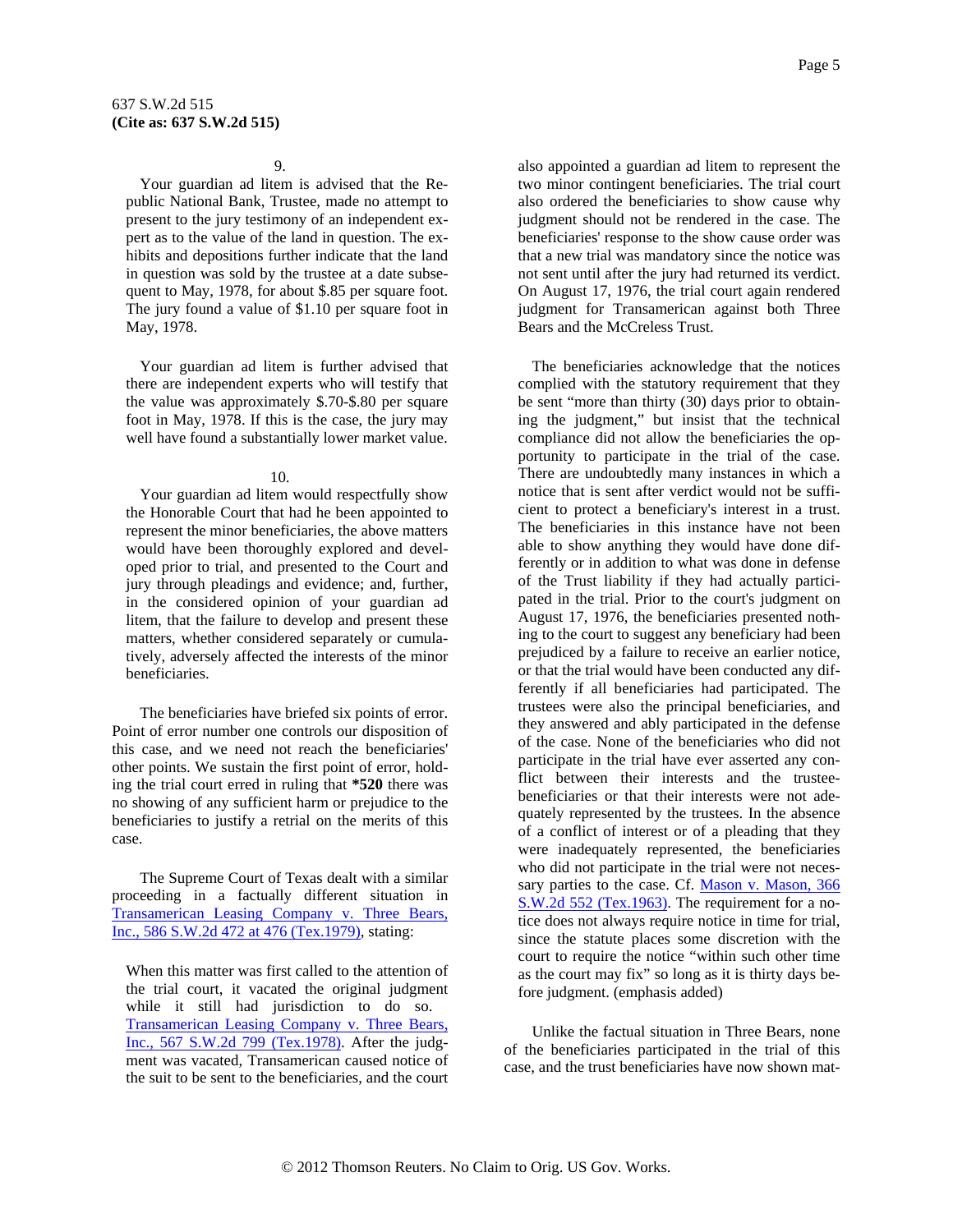## <span id="page-5-0"></span>637 S.W.2d 515 **(Cite as: 637 S.W.2d 515)**

ters of defense which they would have handled "differently or in addition to what was done in defense of the Trust liability if they had actually participated in the trial." The guardian's report and the testimony at the "show cause" hearing on October 24, 1980, suggest that the beneficiaries were prejudiced by their failure to receive an earlier notice and that the trial would have been conducted differently if all beneficiaries had participated. This is particularly true as to the minor beneficiaries, and Section 19, supra, specifically provides in mandatory language:

If any beneficiary is a minor or has been adjudged incompetent, the court shall appoint a guardian ad litem, whose duty it shall be to defend such action. (emphasis added)

The post verdict appointment of a guardian ad litem did not adequately protect the rights of the minor beneficiaries in this case, particularly in view of the allegations of conflicts between the beneficiaries and **\*521** the corporate trustee and the allegations that the minor beneficiaries were inadequately represented.

We hold that under the facts of this case the notice which was sent after the verdict was not sufficient to protect the beneficiaries' interest in the trust. The cause must, therefore, be remanded for a new trial.

The bank has briefed twenty points of error. We need not pass upon the factually insufficient points [\[FN5\]](#page-5-0) under In re Kings Estate, 150 Tex. 662, 244 [S.W.2d 660 \(1951\)](http://www.westlaw.com/Find/Default.wl?rs=dfa1.0&vr=2.0&DB=713&FindType=Y&SerialNum=1952101913) or the points challenging the in-structions and definitions given to the jury, [\[FN6\]](#page-5-0) for our disposition of the beneficiaries' first point of error already requires a remand for new trial. We are obli-gated to rule on the bank's points [\[FN7\]](#page-5-0) which, if sustained, would require a rendition of judgment in the bank's favor. We have considered those points of error, and they are overruled. See Martinez v. Delta [Brands, Inc., 515 S.W.2d 263 at 265 \(Tex.1974\)](http://www.westlaw.com/Find/Default.wl?rs=dfa1.0&vr=2.0&DB=713&FindType=Y&ReferencePositionType=S&SerialNum=1974132790&ReferencePosition=265) which states:

> [FN5.](#page-5-0) Points 4, 5, 7, 8, 13 and 14 are factually insufficient or great weight points which challenge the jury's answers to special issues 7, 8, 1A, 1 and 2.

[FN6.](#page-5-0) Points 15, 16, 17 and 18.

[FN7.](#page-5-0) Points 1 and 2 become immaterial in view of the jury's answers to special issues 7 and 8. Points 3, 6 and 12 are no evidence points which challenge the jury's answers to special issues 7, 8, 1A, 1 and 2. We hold that there is some evidence to support the answers to these issues. Points 9 and 10 claim that there were no pleadings to support a recovery under the theories of waiver or estoppel and that these issues were not tried by consent. There was no objection to the submission of these issues based upon a lack of pleading, and those objections were waived under [Tex.R.Civ.P. 274](http://www.westlaw.com/Find/Default.wl?rs=dfa1.0&vr=2.0&DB=1005302&DocName=TXRRCPR274&FindType=L). Point 11 argues that the letter of May 26 (see special issue 2), as a matter of law, did not constitute any repudiation or breach of contract. Since there is some evidence to support the jury's answer to special issue 2, Point 11 is overruled. Point 19, arguing the trial court erred in overruling the bank's motion for judgment non obstante veredicto, is overruled. Point 20 argues that the trial court erred in failing to grant the bank a judgment against David Goldner under the provision of his "hold harmless" letter. This point is overruled because of the jury's unchallenged answers to special issues 20 and 23.

When a party asserts that there is no evidence to support jury findings, we must review the evidence in its most favorable light, considering only the evidence and inferences which support the findings, and rejecting the evidence and inferences contrary to the findings.

Under that test, we find that there is some evidence to support the jury's answers to the challenged special issues.

The judgment of the trial court is reversed, and the cause is remanded for a new trial.

Tex.App. 11 Dist., 1982. Republic Nat. Bank of Dallas v. Robert Ventures, Ltd. 637 S.W.2d 515

#### END OF DOCUMENT